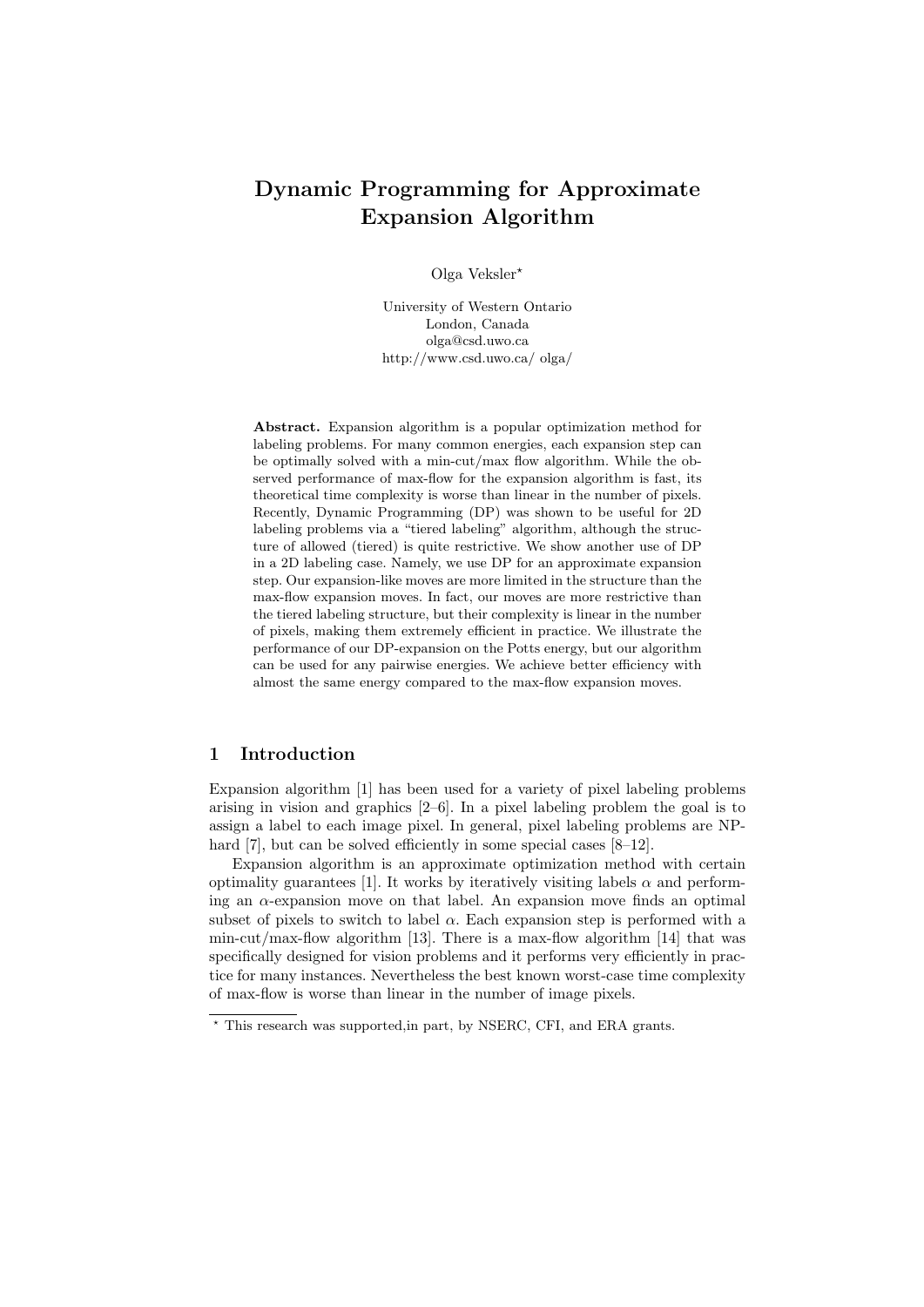Recently, a "tiered labeling" [12] algorithm, based on Dynamic Programming (DP) was proposed for labeling of 2D scenes. This algorithm finds the exact global minimum, but only for scenes with a "tiered" label layout. In particular, the scene is assumed to be divided by two simple horizontal curves into three main tiers, top, middle, and bottom. The top and bottom tiers receive a fixed label, "T" and "B", respectively. The middle tier can be further subdivided into tiers by vertical straight lines, and each sub-tier has a choice of one out of  $k$ labels. This tiered scene layout is rather limited, but an optimal labeling can be found in  $O(kn^{1.5})$  time for a square image of n pixels and the Potts energy model. Most importantly, [12] shows that dynamic programming can be useful for labeling 2D scenes, whereas traditionally, in computer vision, DP was applied mostly to one-dimensional or low treewidth structures [15].

Inspired by tiered labeling, we propose an approximate expansion algorithm based on fast DP. Just as in tiered labeling, the main idea of our DP-expansion moves is to allow only certain structure layout inside the image to switch to label  $\alpha$ . This is in contrast to the classical  $\alpha$ -expansion, that allows an arbitrary subset of pixels to switch to  $\alpha$ . By limiting the structure of the subsets that can switch to  $\alpha$ , we are modifying the problem to make it suitable for dynamic programming. In fact, our moves are even more restrictive than the "tiered labeling" structure, but their complexity is linear in the number of pixels, making them extremely efficient in practice. Our moves are based on the observation that instead of expanding on the optimal subset of pixels in a single step, it maybe sufficient, in practice, although clearly suboptimal, to find an expansion region where only the left (or right, or top, or bottom boundaries) are accurate. This allows linear efficiency in the number of pixels. To recover accurate boundaries in all directions, we apply our moves iteratively.

Like tiered labeling, due to DP, we are limited to pairwise energies with a 4 or 8 connected neighborhood structure. This is a clear limitation, but longerrange interactions are seldomly used. In addition to speed, a clear advantage of our DP-expansion moves over the max-flow expansion moves is that, like tiered labeling, we can handle arbitrary pairwise terms, again, due to DP. In fact, due to the simplicity of our moves, we can handle arbitrary terms with the same complexity as Potts pairwise terms, i.e.  $O(n)$ , where n is the number of pixels.

We illustrate the performance of our DP-expansion on the Potts energy, but our algorithm can be used for any pairwise energies. We achieve better efficiency with almost the same energy compared to the max-flow expansion moves.

This paper is organized as follows. We review the most related work in Section 2. We motivate and explain our DP-expansion moves in Section 3. We describe our efficient optimization algorithm in Section 4, present experimental results in Section 5, and conclude with a short discussion in Section 6.

## 2 Related Work

There has been a lot of interest in vision community to develop efficient optimization methods for pixel labeling problems, see a survey in [16]. The popular methods evaluated in [16] include the expansion and swap algorithms [7], loopy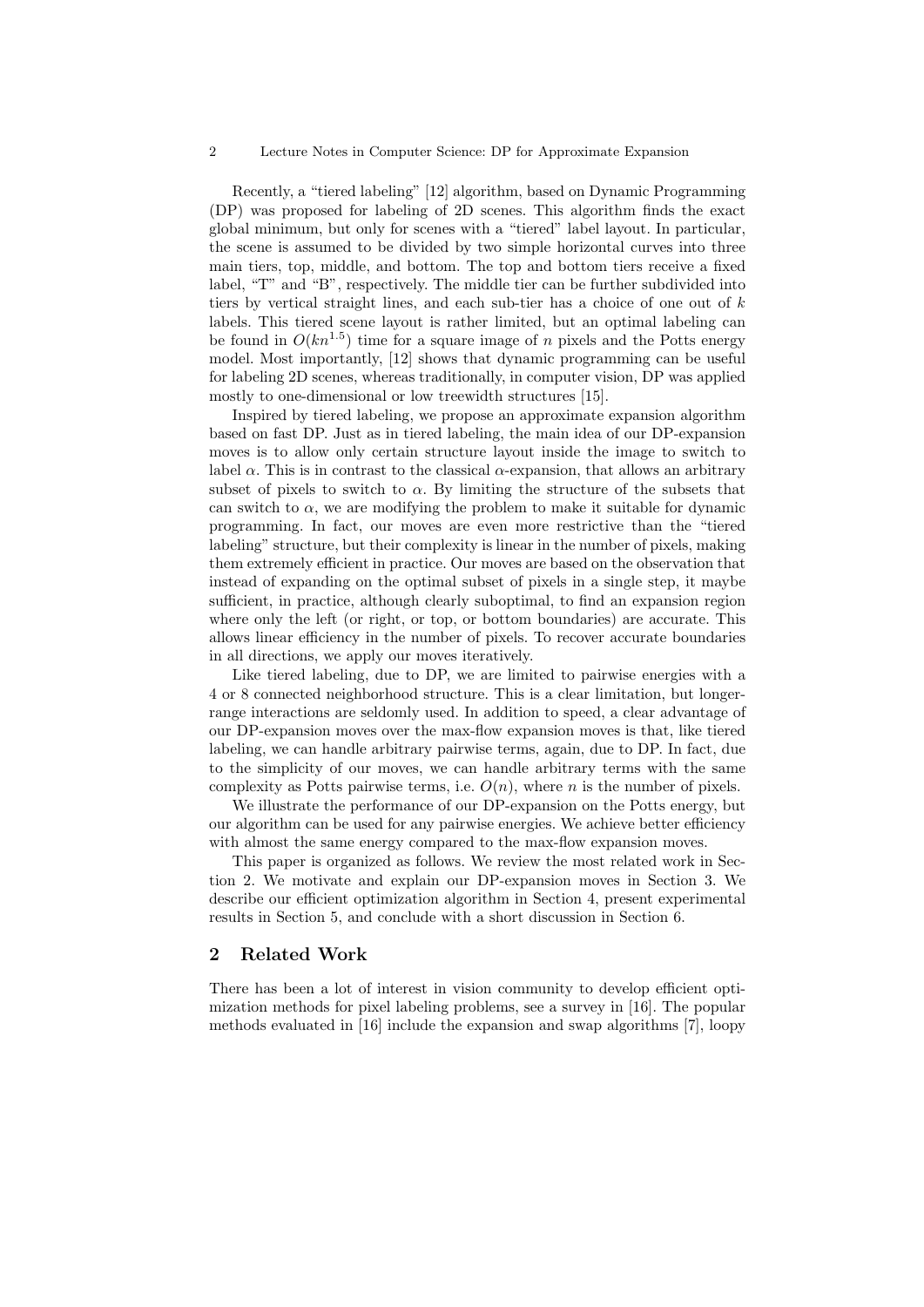belief propagation (LBP) [17], and sequential tree re-weighted message passing (TRW-S) [18]. One of the conclusions of [16] is that the expansion algorithm performs best in terms of speed and accuracy for Potts energies.

Since our optimization is based on making approximate expansion moves, our work is related to the general direction of move-making algorithms. In addition to the expansion and swap algorithms [7], a number of new move making algorithms have been developed recently. In [19], they develop a fusion move that instead of expanding on a fixed label  $\alpha$ , can expand on a different but single fixed label for each pixel in a move, thereby "fusing" the current solution and a new proposal solution together. In [20, 21], range moves that are designed specifically for energies tuned to truncated convex pairwise terms are developed. These moves, unlike the previous ones, are multi-label, they allow each pixel a choice of more than one label to switch to. In [22] they develop multi-label moves for more general energy functions. The approach in [23] also uses multi-label moves for fast approximate optimization of a tractable (submodular) multi-label energies that can, in fact, be exactly optimized by such methods as [10], but the time and space complexities of the exact method are heavy.

Another line of related methods are those optimization techniques that limit the structure of the allowed labellings. Tiered labeling [12], which inspired our work, uses a limited scene layout and relies on DP for optimization. Another very related approach is [24], where they use move-making algorithm based on tiered labeling for approximate optimization of more general energies. Their time complexity is rather large, since using tiered labeling for a single move has cost higher than linear in the number of pixels. We construct a simpler move than that in [24], but our efficiency is much better. Another related method is [25]. In [25] they propose a min-cut based approach for a five-label energy function with certain label structure layout. This layout is motivated by the application of indoor geometric scene labeling. The approach in [25] is approximate, unlike [12], even though for a four-connected neighborhood system tiered labeling layout is more general than that in [25]. Recently, [26] showed how to optimize the energy in [25] globally an optimally with DP. Another DP-based optimization method on 2D domains is [27], although their objective function is suitable only for object/background segmentation, not a more general scene labeling problem.

Finally, since our goal is to speed-up the expansion algorithm, there are related methods in this direction as well, which significantly improve efficiency of expansion. In [28], they attain speed-ups by considering the dual formulation. In [29], they exploit several techniques, such as recycling information from previous instances, clever intialization, etc. In [30], they find the order of iterations over labels likely to lead to the fastest energy decrease. Our approach explores a previously unexplored direction, namely we limit the allowed move structure.

## 3 DP-expansion Moves

In this section, we explain and motivate our DP-expansion moves.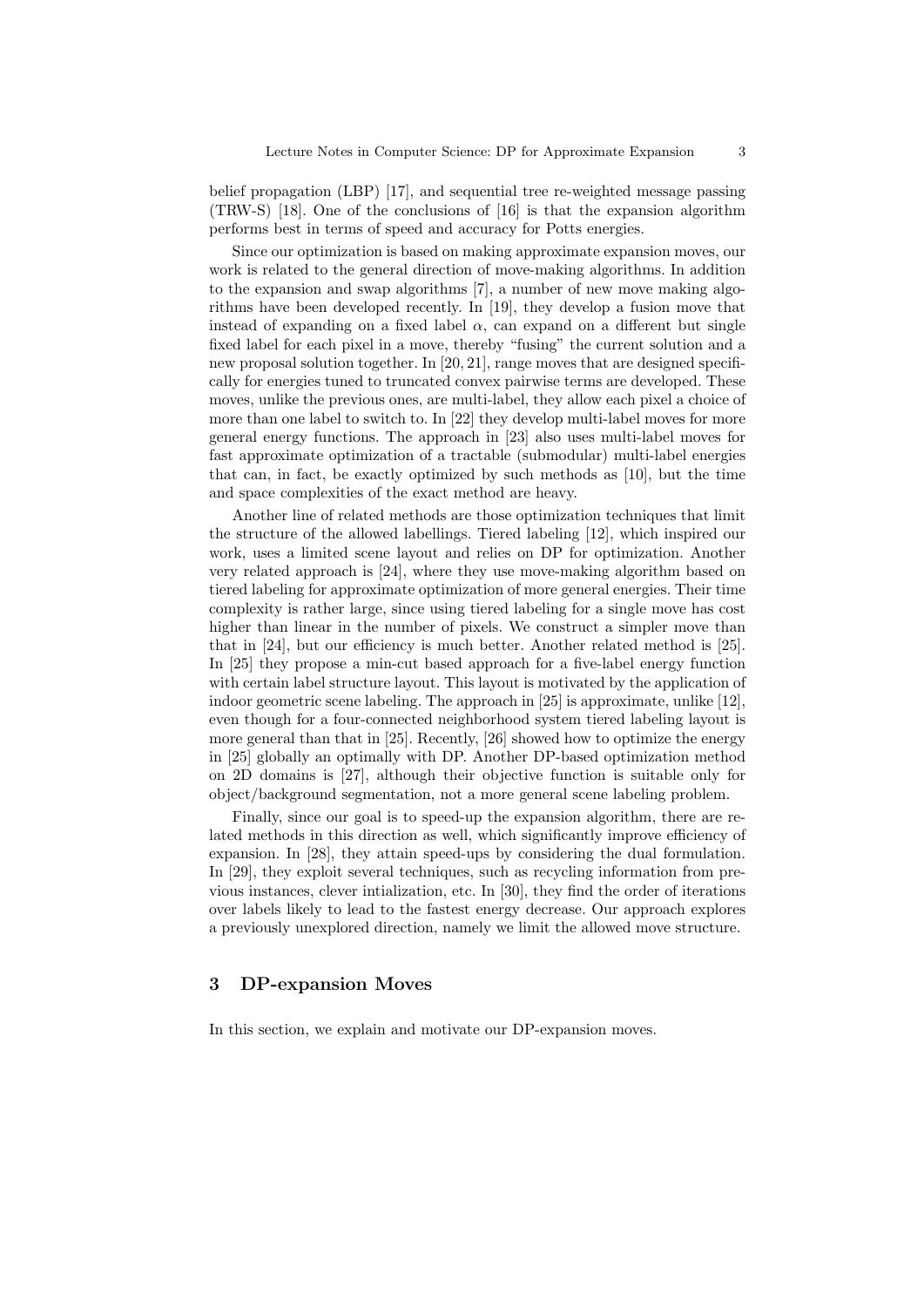#### 3.1 Energy Function

In a pixel labeling problem we are given a set of pixels  $P$  and a set of labels  $\mathcal{L}$ . We need to assign a label from the label set to each image pixel  $p \in \mathcal{P}$ . Let  $l_p$  be the label assigned to pixel  $p$  and  $l$  be the collection of all label assignments for all pixels in  $P$ . The goal is to find a labeling minimizing the following energy:

$$
E(l) = \sum_{p \in P} D_p(l_p) + \sum_{(p,q) \in \mathcal{N}} V_{pq}(l_p, l_q), \tag{1}
$$

where  $D_p(l_p)$  and  $V_{pq}(l_p, l_q)$  are unary and pairwise energy terms, and N is a neighborhood system on  $P$ . We assume  $\mathcal N$  is 4-connected with ordered pairs  $(p, q)$  such that p is directly to the left or above q. Our algorithm can be easily extended to the 8-connected neighborhood that includes diagonal edges with almost no increase in computational time. This is unlike max-flow expansion, where including diagonal links noticeably increases computational time.

The unary term  $D_n(\alpha)$  is the cost for assigning label  $\alpha$  to pixel p. It usually depends on the value of pixel  $p$  in the observed image. The pairwise term  $V_{pa}(\alpha, \beta)$  specifies the cost for assigning labels  $\alpha$  and  $\beta$  to pixels p and q. This term is usually used to enforce some smoothness constraints on a low-cost labeling. Unlike most work on optimizing Eq. (1), we impose no constraints on unary and pairwise terms. In particular,  $V_{pq}(\alpha, \beta)$  does not have to be submodular [31].

#### 3.2 Review of Tiered Labeling

Fig. 1. Simplified version of tiered labeling: the middle tier is only allowed one label.

We first review the tiered labeling algorithm [12] that inspired our approach. Let  $T$  and  $B$  be the special labels allowed only for the top and bottom tiers and M be the set of labels allowed for the middle tier. Therefore  $\mathcal{M} = \mathcal{L}\setminus\{T, B\}.$ Let  $p = (i, j)$  be the pixel in row i column j and  $l_{i,j}$  be its label. A labeling is tiered if in each image column, there exists integers  $t$  and  $b$  s.t. all pixels strictly above t are labeled as  $T$ , all pixels below b are labeled as  $B$ , and all other pixels take one of the labels from the label set M. That is for each column j,  $\exists t \leq b$ s.t.  $\forall i < t, \, l_{i,j} = T, \, \forall i \geq b, \, l_{i,j} = B, \text{ and } \forall t \leq i < b, \, l_{i,j} \in \mathcal{L}.$  Notice that if  $t = b$ , then there is no middle tier label in column j, only labels T and B. This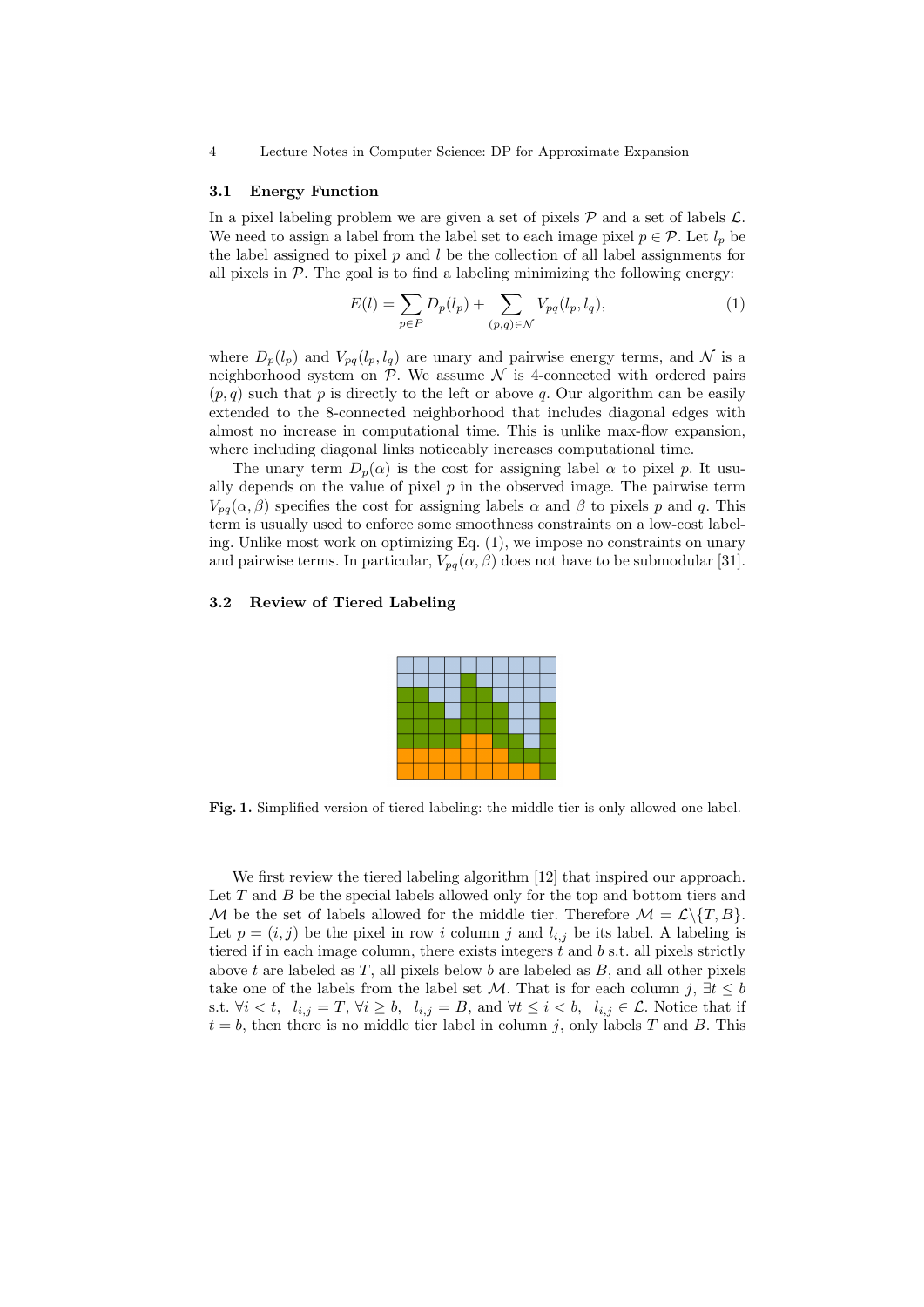property is important for our DP-expansion moves. A simplified tiered structure, where the middle tier has only one (green) label, is illustrated in Figure 1.

Similar to [24], we can use tiered labeling to find an approximate  $\alpha$ -expansion move in the following manner. Let  $l'$  be the current labeling. The bottom and the top tiers will correspond to the pixels that do not switch their label in the  $\alpha$ expansion move. That is for each image pixel  $p$ , labels  $B$  and  $T$  correspond to the old label of pixel p, namely  $l'_p$ . We allow only the label  $\alpha$  for the middle tier, that is  $\mathcal{M} = {\alpha}$ . The optimal tiered labeling under such construction corresponds to the optimal set of pixels with restricted structure to switch to  $\alpha$ . Namely, we can find the best contiguous set of pixels in each column to switch. Some columns can choose not to switch any pixels to  $\alpha$ . If no column makes a switch, the optimal  $\alpha$ -expansion is empty and all pixels retain old labels. This is important for ensuring that the energy never goes up in a move-making algorithm.

This approach is clearly inferior to the max-flow expansion that can find an unrestricted subset of pixels to switch to  $\alpha$ . However, the combined result of repeated applications of this move can find rather complex regions to switch to  $\alpha$ , see [24]<sup>1</sup>. The move described modifies the top and bottom boundaries of the region to switch to  $\alpha$ . We can improve the accuracy further by repeating this move in the orthogonal direction, by turning the image by  $\pi/2$ , finding the optimal contiguous subset of pixels in each row to switch to  $\alpha$ .

The approach outlined above (basically following [24]) is expensive. Tiered labeling complexity is  $O(n^2m)$ , where *n* is the number of rows and *m* is the number of columns in the image. Tiered labeling works by collapsing each image column to a single state. Each column has two possible break points  $t$  and  $b$ , so the number of possible states is  $O(n^2)$ . The algorithm in [12] develops a clever speed-up strategy that allows to reduce the DP complexity from  $O(n^4m)$  to just  $O(n^2m)$ . Still, the complexity is worse than linear.

## 3.3 DP-expansion

To speed up, we need to reduce the number of states in each column further. Observe that in the approach outlined in Section 3.2 a single move is capable of "carving" out a relatively complex upper and lower boundaries of a region to switch to  $\alpha$ , leaving left and right boundaries relatively simpler. Being able to carve out complex boundaries is clearly important for faithfully recovering object boundaries. However, it may be sufficient to work on one boundary at a time. Our main idea is to develop an even simpler move. Our move allows a complex boundary in only one direction. The trade-off is that the state space is reduced and we can achieve a linear time complexity DP.

This motivates the following DP-based moves. We have four different move types, top-anchored, left-anchored, bottom-anchored, and right-anchored. For the top-anchored move, if any pixels in column  $j$  decide to switch their labels to  $\alpha$ , they must form a contiguous set. Furthermore this set must contain the topmost, row 0, pixel. That is, for each column  $i$ , only pixel subsets of form

 $1$  Actually, [24] introduced more powerful moves than we just described, but we believe these moves will also work almost as well as those in [24].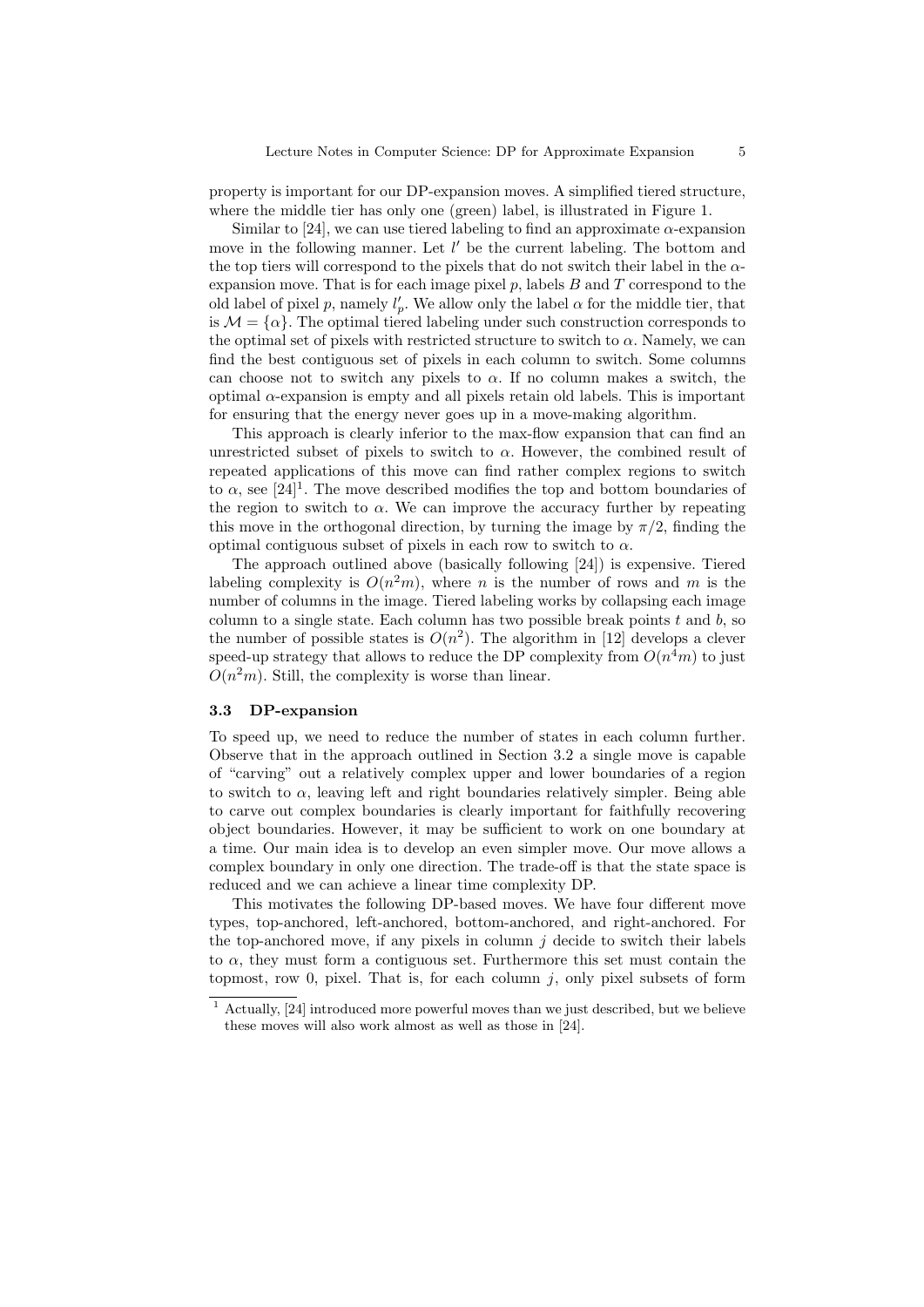$\{(i,j)|0\leq i < b\}$  for some  $b\leq n$  are allowed to switch to label  $\alpha$ . Here n is the number of rows in the image. This move is illustrated in Figure 2(a). It allows recovering of a region with a complex boundary on the bottom.

The other moves, illustrated in Figure 2(b,c,d) are similar. They require any switching to  $\alpha$  start on the left, bottom, right of the image, respectively, and they are capable of recovering a region with complex boundaries on the right, top, and left, respectively.



(a) top-anchored (b) left-anchored (c) bottom-anchored (d) right-anchored

Fig. 2. Four DP-expansion moves. The old label is white and the new label  $\alpha$  is green. Top-anchored move in (a): if any pixels in a column switch to label  $\alpha$ , they must form a contiguous region and the top pixel must switch to  $\alpha$ . Left-, bottom-, and rightanchored moves require switching to  $\alpha$  start at the left, bottom, right of the image.

We show how to implement these moves in time linear in the number of pixels in Section 4. While very fast, these moves would not be powerful if they were applied only to the whole image, since any switch to a new label must start at the image top (or bottom, left, right). We found it effective to apply these moves to image blocks of different sizes in random order.

When applying a DP-expansion move to an image block, only the unary and pairwise terms that depend on pixels entirely within the block are involved. However, the pairwise terms  $V_{pq}$  that involve one pixel in the block and one pixel outside the block are also effected by the changes within the block, and must be addressed to ensure the energy strictly decreases. Like previous work [1], the fix is simple. Let  $l'$  be the old labeling. Let  $V_{pq}$  have p inside the block and q outside the block. We add  $V_{pq}(l'_p, l'_q)$  to  $D_p(l'_p)$  and  $V_{pq}(\alpha, l'_q)$  to  $D_p(\alpha)$ .

#### 4 Fast Optimization

We now explain how to do fast optimization for the DP-expansion moves defined in Sec. 3.3. Even though most of our moves are performed on image blocks, it is easier to explain how optimization works assuming it is done on the whole image, avoiding the extra sub-indexing notation. The fix that needs to be done when performing the moves on image blocks was explained at the end of Section 3.3.

Our fast DP derivation closely follows the tiered labeling speed-ups in [12]. However, our speed-up of DP is simpler since we have a less complex state space. We explain optimization for the case of top-anchored moves. The other cases are handled by appropriately rotating the image.

For most derivations in this paper, for pixel  $p = (i, j)$  it is convenient to denote  $D_p$  as  $D_{ij}$ , and  $l_p$  as  $l_{i,j}$ . Also, if  $p = (i, j)$  and  $q = (i + 1, j)$ , that is a vertical term, then we denote  $V_{pq}$  as  $V_{i,j}^v$ . If  $p = (i, j)$ , and  $q = (i, j + 1)$ , that is a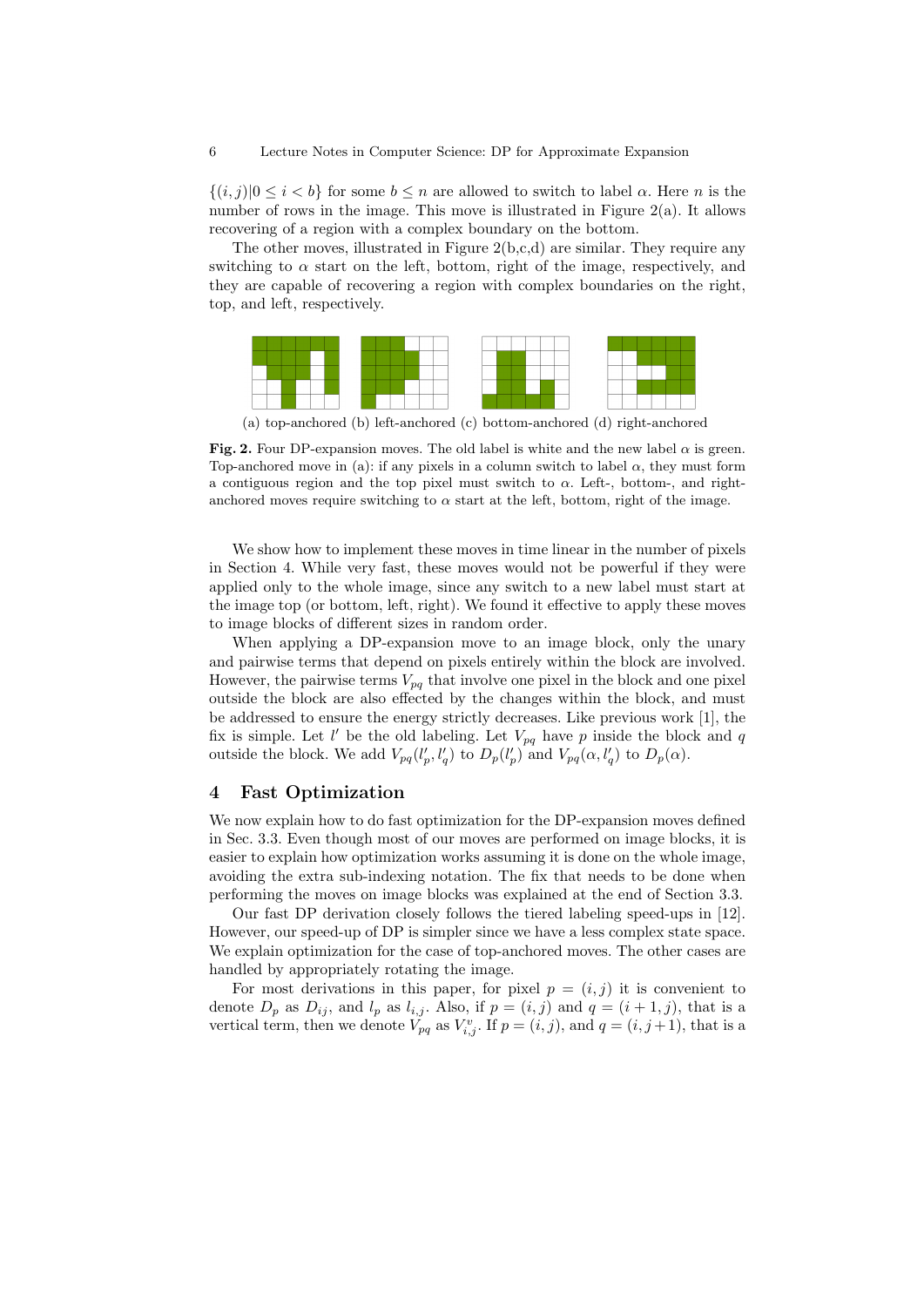

Fig. 3. Site j in state d. Pixels above row d (in green) are labeled as  $\alpha$  in column j. Pixels below and including row  $d$  (in white) in column  $j$  retain the old label.

horizontal term, we denote  $V_{pq}$  as  $V_{i,j}^h$ . Let image have n rows, indexed from 0 to  $n-1$ , and m columns, indexed from 0 to  $m-1$ , see Fig. 3. Let the old labeling be l' and we want to find the best top-anchored  $\alpha$  expansion move. That is, in each column, we want to find the best contiguous subset of pixels to switch to  $\alpha$ , provided that any switch in column j, must begin at row 0, i.e. at pixel  $(0, j)$ .

#### 4.1 Reduction to Dynamic Programming

We represent each image column  $i$  with a single site  $i$ , visually "collapsing" it vertically. Thus there are m sites indexed by  $0, 1, ..., m-1$ . The state of site j is denoted by  $s_j$ . The number of possible states  $s_j$  corresponds to the number of possible labellings in column  $j$ . A possible state for column  $j$  can be represented with one integer  $0 \leq d \leq n$ , which is decoded as follows. If  $s_i = d$ , then all pixels above row d are labeled as  $\alpha$  and all pixels at row d and below retain their old label. See Figure 3 for illustration. If  $d = 0$  than no pixels in column j get label  $\alpha$ . The total number of states for column j is  $n + 1$ . Let s be the assignment of states for all sites.

Let  $l$  be a labeling satisfying the top-anchored move constraints and  $s$  be the corresponding assignment of states of the one-dimensional problem. The energy function in Equation (1) can be written as:

$$
E(s) = \sum_{j=0}^{m-1} U_j(s_j) + \sum_{j=0}^{m-2} B_j(s_j, s_{j+1}),
$$
\n(2)

where  $U_i(s_i)$  adds up all the unary terms and pairwise terms of the energy in Equation (1) that are contained entirely in column j, and  $B_i(s_j, s_{j+1})$  adds up all the pairwise terms of the energy in Equation (1) that rely on exactly one pixel from column j and one pixel from column  $j + 1$ . Let us define a labeling  $l^{j,d}$  as follows. Pixels in columns other than  $j$  can have any labels. Pixels in column  $j$ and rows 0 to  $d-1$  have label  $\alpha$ . Pixels in column j and rows d to  $n-1$  have the same label as they have in the old labeling  $l'$ . Then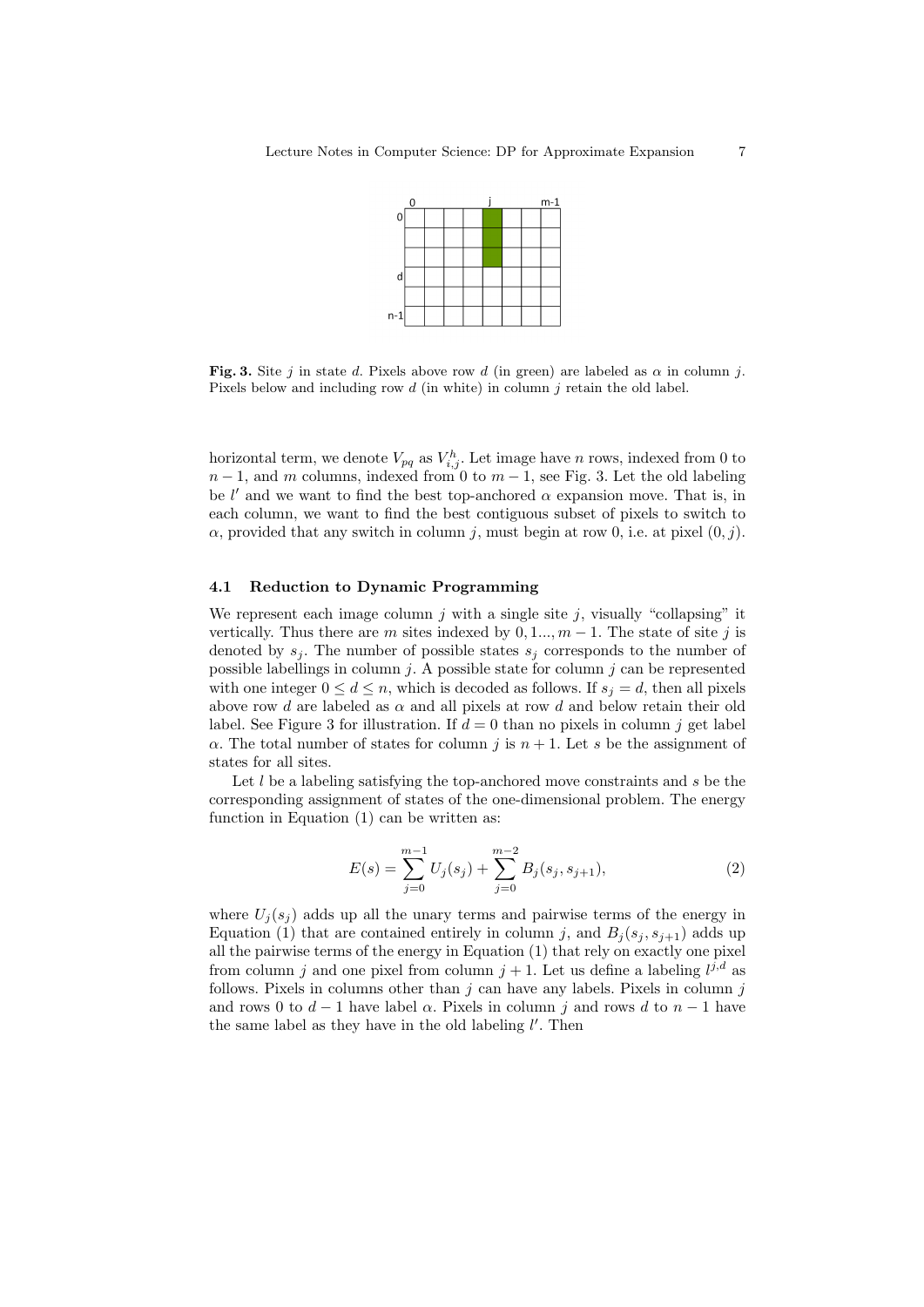$$
U_j(s_j) = \sum_{i=0}^{n-1} D_{ij}(l_{i,j}^{j,s_j}) + \sum_{i=0}^{n-2} V_{i,j}^v(l_{i,j}^{j,s_j}, l_{i+1,j}^{j,s_j}),
$$
\n(3)

and

$$
B_j(s_j, s_{j+1}) = \sum_{i=0}^{n-1} V_{i,j}^h(l_{i,j}^{j, s_j}, l_{i,j+1}^{j+1, s_{j+1}}).
$$
 (4)

As in [12], any  $U_j$  and  $B_j$  can be computed in  $O(1)$  time with precomputed cumulative sums of data terms, horizontal and vertical terms separately in each column. This is like the well known integral image technique [32], only applied to columns and therefore slightly simpler.

The standard DP for optimizing the energy in Equation (2) proceeds as follows. We build look-up tables,  $E_j$ , for  $0 \leq j \leq m$ .  $E_i(t)$  is the cost of the best assignment to the first  $j+1$  states, namely states  $(0, 1, ..., j)$  where the last state is fixed to have value t, i.e.  $s_{j+1} = t$ .  $E_j$  are computed in order of increasing j using the following recurrence, and for all  $t \in \{0, 1, ..., n\}$ :

$$
E_0(t) = U_0(t),
$$
\n(5)

$$
E_j(t) = U_j(t) + \min_{t'} \left[ E_{j-1}(t') + B_{j-1}(t',t) \right]. \tag{6}
$$

We also compute the optimum previous state in a look-up table  $P_i(t)$ . It is used to trace back the optimal sequence of states, starting from the last state and going backwards. That is the optimal state for the last site is computed with  $s_{m-1}^* = \operatorname{argmax}_t E_{m-1}(t)$ . After that, the previous optimal state is computed with  $s_{j-1}^* = P_j(s_j^*)$ , where  $s_j^*$  is the optimal state for site j.

For a fixed j, we have to compute  $E_j(t)$  for  $n+1$  possible values of t. For each fixed  $j$  and  $t$ , we need to search over all previous states  $t'$ , and there are  $n+1$  of them. Therefore, computing  $E_j(t)$  is  $O(n)$  for a fixed j and t. Computing  $E_j(t)$  is  $O(n^2)$  for all  $n+1$  values of t, and, finally, computing  $E_j(t)$  for all m values of j is  $O(n^2m)$ , which is too expensive. We explain how to speed it up to  $O(nm)$ , i.e. linear in the number of pixels in Section 4.2.

#### 4.2 Fast Dynamic Programming

We now explain how, for a fixed j and t, compute  $E_i(t)$  in  $O(1)$  time instead of the straightforward  $O(n)$  time. This will result in the total time complexity  $O(nm)$ , i.e. linear in the number of pixels.

The expensive part of  $E_i(t)$  computation is the search over the previous states t'. Let us give this part its own name  $F_j(t)$ :

$$
F_j(t) = \min_{t'} \left[ E_{j-1}(t') + B_{j-1}(t', t) \right]. \tag{7}
$$

We can break optimization of  $F_j(t)$  in two cases, for  $t' \leq t$  and  $t' > t$ :

$$
F_j(t) = \min \{ T_j(t), L_j(t) \},
$$
\n(8)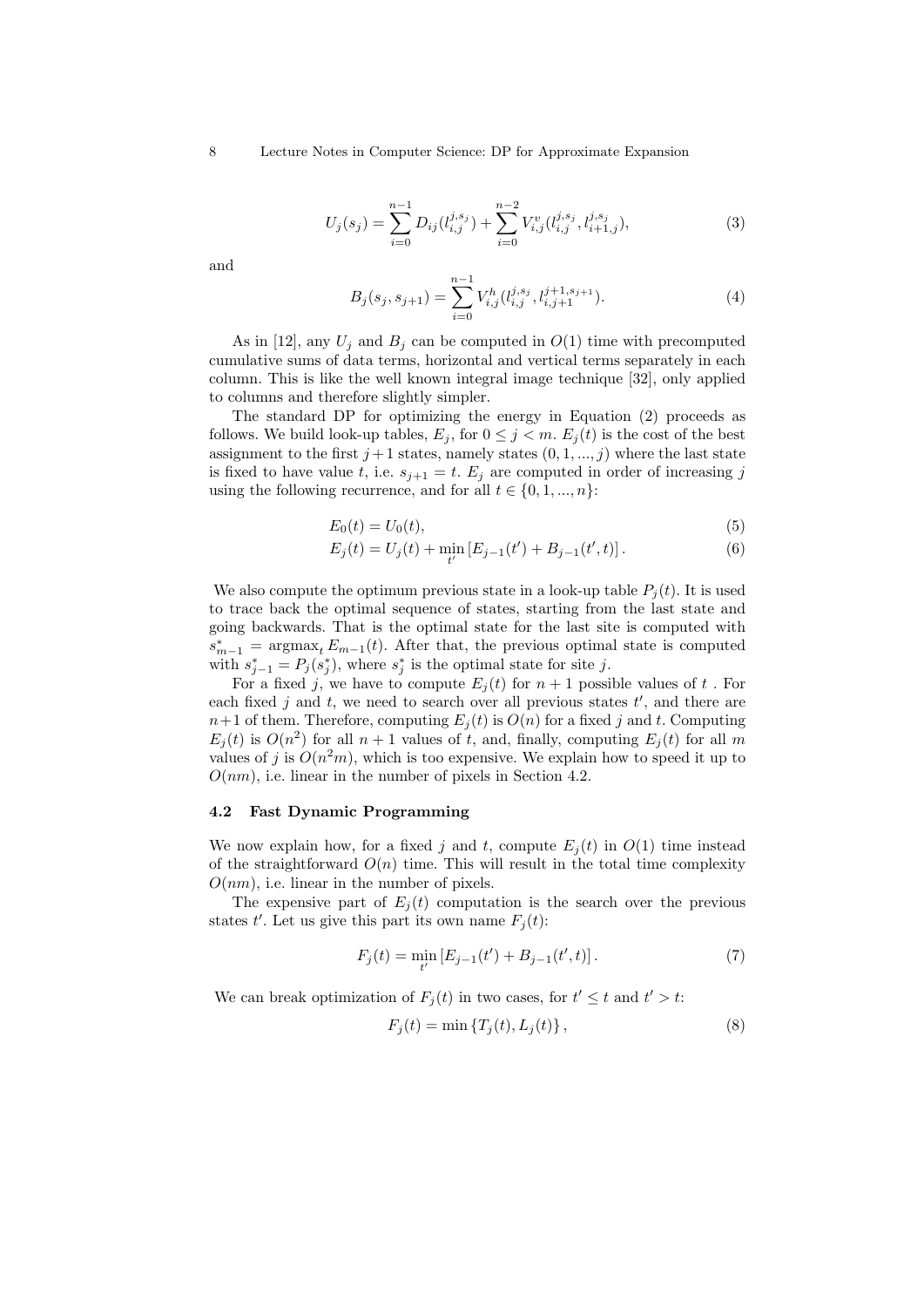where

$$
T_j(t) = \min_{t' \le t} \left[ E_{j-1}(t') + B_{j-1}(t', t) \right]
$$
\n(9)

and

$$
L_j(t) = \min_{t'>t} \left[ E_{j-1}(t') + B_{j-1}(t',t) \right]
$$
\n(10)



Fig. 4. Case 1: Minimization over  $t' \leq t$ . (a) The state of column j is fixed to t, which means that all pixels above row t in column j take new label  $\alpha$ . All possible choices for t' in column j – 1 are illustrated. We have to find the smallest cost choice. Below the red line, all four choices have exactly the same labels, therefore the costs are different only for the energy terms that include pixels above the red line. (b) is the same as in (a) but now column  $j$  is in state n. Still the costs of four possible states differs only in the energy terms above the red line, since labels below the red line are the same.

We are going to minimize these two cases separately, and each one in  $O(1)$ time. Consider first computation of  $T_j(t)$ , i.e. minimization is over  $t' \leq t$ . In this case, we are assigning  $\alpha$  to pixels  $(0, j), (1, j), ... (t-1, j)$  and the rest of pixels in column j retain their old label. We have to find the best possible state  $t' \leq t$  in the previous column  $j-1$ . That is the previous column we can have  $\alpha$  in rows 0 through  $t' - 1$ , where  $t'$  can range from 0 to t. This is illustrated in Figure 4(a).

When considering which  $t' \in 0, ..., t$  is the optimal state to go through in column  $j - 1$ , observe that no matter which particular value we choose for  $t'$ , both in column  $j - 1$  and column j, in rows including and below t (below the red line in Figure  $4(a)$ ), all the pixels have the same labels (the old labels they had in  $l'$ ). Therefore all pairwise terms  $V$  and unary terms  $D$  of the original 2D labeling that depend only on pixels in rows below and including  $t$  are the same for all choices of  $t' \in 0, ..., t$ . This means that we can find the optimal  $t'$  only considering the unary and pairwise terms that involve pixels above row t.

Furthermore, consider Figure 4(b). It illustrates the case when we are computing  $T_i(n)$ , that is the j<sup>th</sup> column has all pixels labeled as  $\alpha$ . Notice that out of  $t' \leq t$ , the best t' is the same for both (a) and (b). This is because again, the best  $t'$  is independent of the labels of pixels in rows below the red line. And above the red line, all cases for  $(a)$  and  $(b)$  are identical. Thus  $t'$  minimizing (a) and (b) is the same, but the values at the minimum  $t'$  are different. The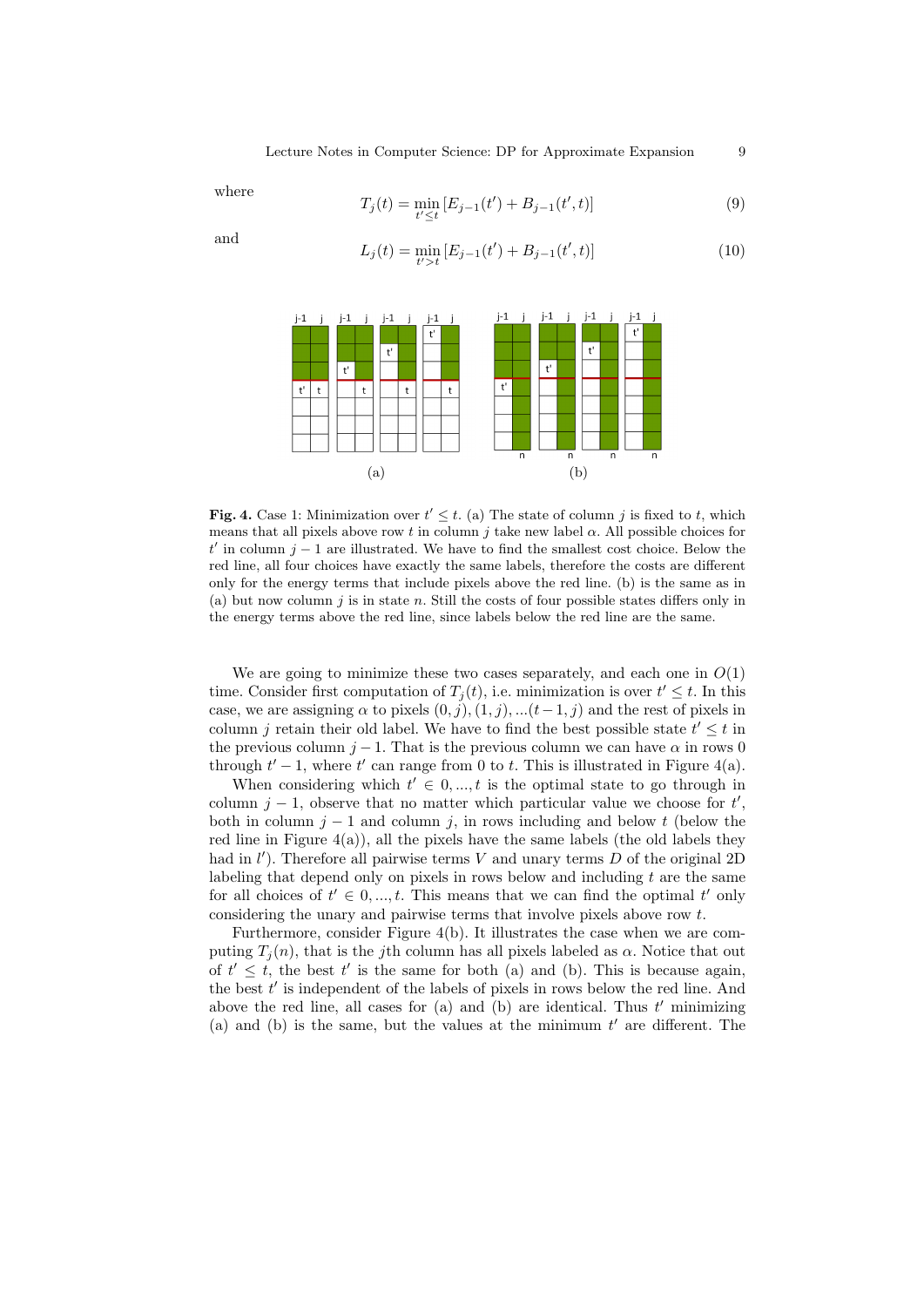difference between minimum values depends only on  $t$ , let us denote it by  $k(t)$ . To compute  $k(t)$ , we just have to add up all the energy terms in (a) that depend on pixels below the red line and subtract all the energy terms in (b) that depend on pixels below the red line. Therefore we get:

$$
T_j(t) = \min_{t' \le t} \left[ E_{j-1}(t') + B_{j-1}(t',t) \right] = k(t) + \min_{t' \le t} \left[ E_{j-1}(t') + B_{j-1}(t',n) \right], \tag{11}
$$

where

$$
k(t) = \sum_{i=t}^{n-1} \left[ V_{i,j-1}^h(l'_{i,j-1}, l'_{i,j}) - V_{i,j-1}^h(l'_{i,j-1}, \alpha) \right].
$$

We can compute  $k(t)$  in  $O(1)$  time using cumulative sums on the columns that store pairwise costs  $V^h$ , in the same way as  $B_j$  terms in Equation (4).

Let us now turn to the efficient computation of the second term in Equation (11). First define a table  $C$  of size  $n$ , indexed starting at 0, as:

$$
C(i) = E_{j-1}(i) + B_{j-1}(i, n)
$$

We compute running minimum of  $C$  as another array  $C'$ , also of size n:

$$
C'(i) = \min_{i' \le i} C(i). \tag{12}
$$

We can compute C' in  $O(n)$  time. Initialize  $C'(0) = C(0)$ . Then update, in order of increasing i,  $C'(i) = \min\{C(i), C'(i-1)\}\$ . After the table C' is computed, the minimum in Equation (11) can be simply looked up as  $C'(t)$ . Since we reuse C' for all t in column j, computing  $T_j(t)$  in Equation (11) takes  $O(n)$  time for all  $t \in \{0, 1, ..., n-1\}.$ 



Fig. 5. Case 2: Minimization over  $t' > t$ . (a) When column j is fixed to state t, all possible choices for t' in column j – 1 are illustrated. Above the red line, all four choices have exactly the same labels, therefore the costs are different only for the energy terms that include pixels below the red line. (b) is the same as in (a) but now column  $j$  is in state 0. Still the costs of four possible states differs only in the energy terms below the red line, since labels above the red line are the same.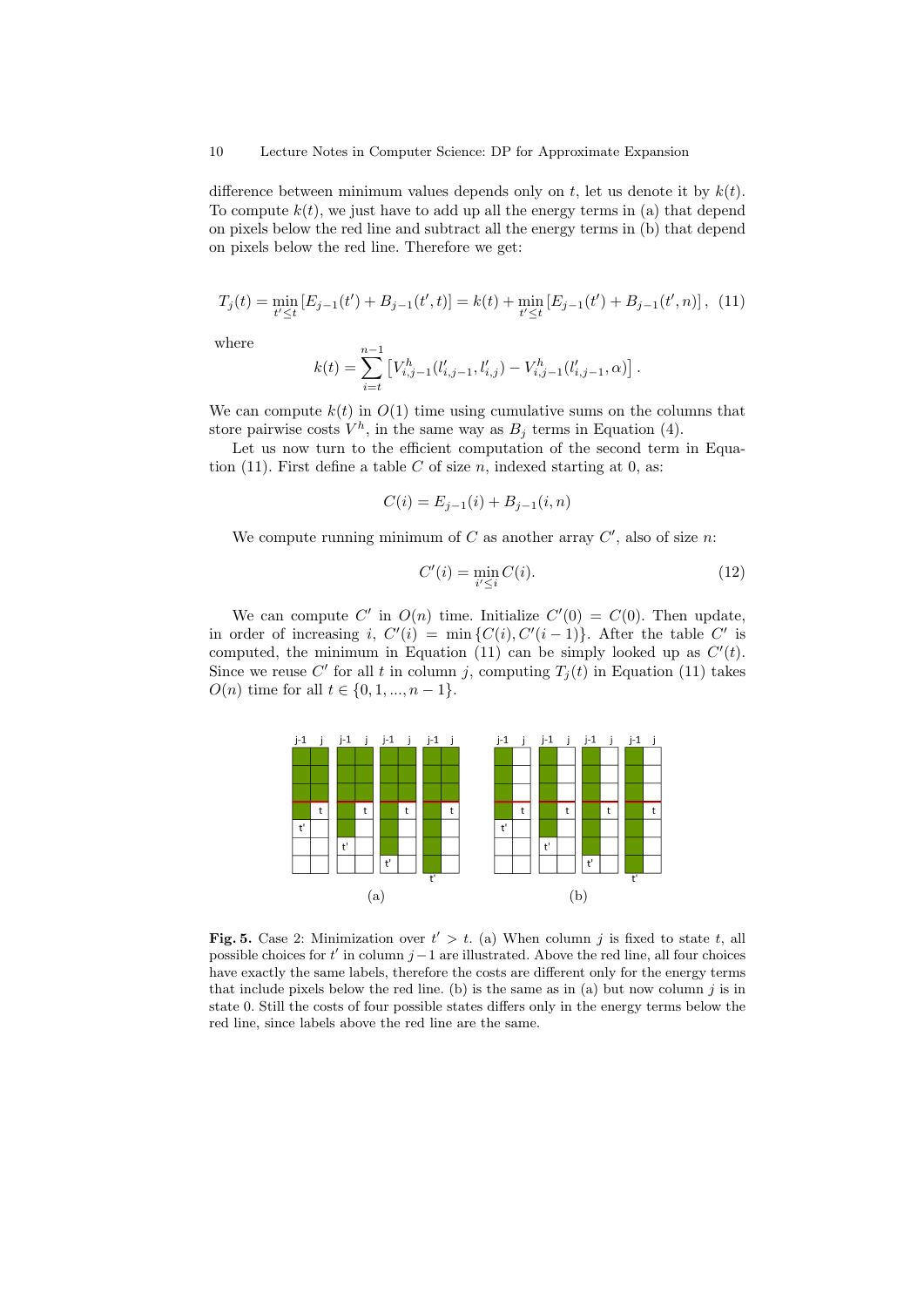The computation of  $L_j(t)$ , i.e. minimization is over  $t' > t$  is handled very similarly. The illustration is in Figure 5. Observe that in rows smaller than  $t$ , all pixel labels are the same (and equal to  $\alpha$ ) for all different choices of t', see Figure  $5(a)$ . This means that we can find the optimal  $t'$  without considering any energy terms that depend entirely on pixels in rows smaller than or equal to t.



Fig. 6. Results on Middlebury stereo pairs. The left column shows our results, the right one max-flow expansion results. We report the energy and the running time in seconds for each case.

Furthermore, consider Figure 5(b). It illustrates the case when we are computing  $T_i(0)$ , that is the jth column retains old labels for all pixels. Notice that the minimum state  $t'$  is the same between (a) and (b), when only  $t' > t$  are considered. The difference in minimum values between (a) and (b) differ by  $k'(t)$ that depends only on  $t$ , not  $t'$ . Therefore we get:

$$
L_i(t) = \min_{t' > t} \left[ E_{i-1}(t') + B_{i-1}(t', t) \right] = k'(t) + \min_{t' \le t} \left[ E_{i-1}(t') + B_{i-1}(t', 0) \right], \tag{13}
$$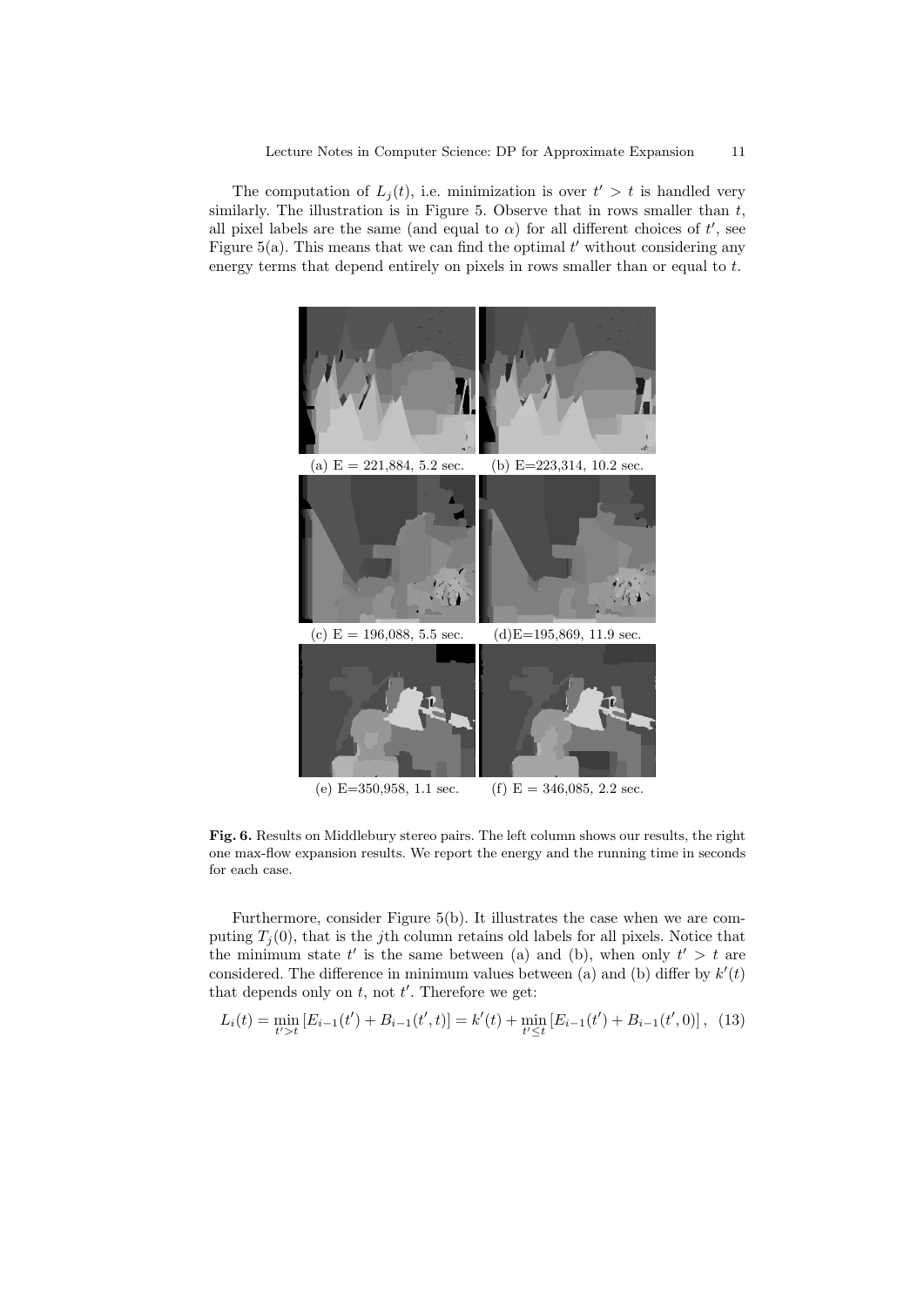where

$$
k'(t) = \sum_{i=0}^{t-1} \left[ V_{i,j-1}^h(\alpha, \alpha) - V_{i,j-1}^h(\alpha, l'_{i,j}) \right].
$$

We compute  $k'(t)$  in  $O(1)$  time using cumulative sums, similar to that of  $k(t)$ . Let us define a table  $H$  of size  $n$  as:

$$
H(i) = E_{j-1}(i) + B_{j-1}(i, 0).
$$

We need to compute running minimum for array  $H$ , but now in the other direction than what we used for array C. Define running minimum  $H'$  as:

$$
H'(i) = \min_{i' \ge i} H(i').
$$
 (14)

We can compute  $H'$  in  $O(n)$  time. Initialize  $H'(n-1) = H(n-1)$ . Then compute, in order of decreasing i,  $H'(i) = \min \{H(i), H'(i+1)\}\$ . After the table H' is computed, the minimum in Equation (13) can be simply looked up as  $H'(t)$ . Since we reuse H' for all t in column j, computing  $L_j(t)$  in Equation (11) takes  $O(n)$  time for all  $t \in \{0, 1, ..., n-1\}.$ 

The parent table  $P$  that is used to recover the optimal state in DP is computed very similar to the tables  $E$ , therefore we omit the description.

#### 5 Experimental Results

In this section, we evaluate the performance of our DP-expansion algorithm and compare it to the max-flow expansion. We do not compare our method to previous work that improves efficiency of expansion, such as [28–30], since our goal is to introduce a previously unexplored direction for speed-ups, rather than compete with previous work. In addition, since our approach is orthogonal to [28–30], we can reuse some of their ideas.

Even though we can handle arbitrary pairwise potentials, we evaluate here only the Potts model, namely  $V_{pq}(l_p, l_q) = w_{pq} \cdot \min\{|l_p - l_q|, 1\}$ . As in previous work [1],  $w_{pq}$  depends on the strength of the gradient between pixels p and q in the observed image. The stronger the gradient, the smaller is  $w_{na}$ .

We evaluate our performance on the application of stereo correspondence and on the set of ten Middlebury stereo pairs [33, 34]. For the data term, we use a simple truncated absolute value difference between the pixel in the left image and the pixel in the right image shifted according to the disparity label. That is if L is the left image and R is the right image,  $D_p(l_p) = \min\{T, |L(p) - p| \}$  $R(p - l_p)|$ . We used  $T = 20$ . Since our goal is to evaluate our DP-expansion moves as an optimization method, we did not tune parameters for the best stereo correspondence performance. We ran the expansion algorithm for two iterations, since it has been observed that the energy decreases most during the first two iterations. We ran our algorithm for box sizes from 1/10 of the image to the largest image dimension, increasing them by a factor of 2 and making them overlap by half of their side length.

It has been shown [1] that first two iterations decrease the energy the most for the max-flow expansion. Thus to make comparisons more fair to max-flow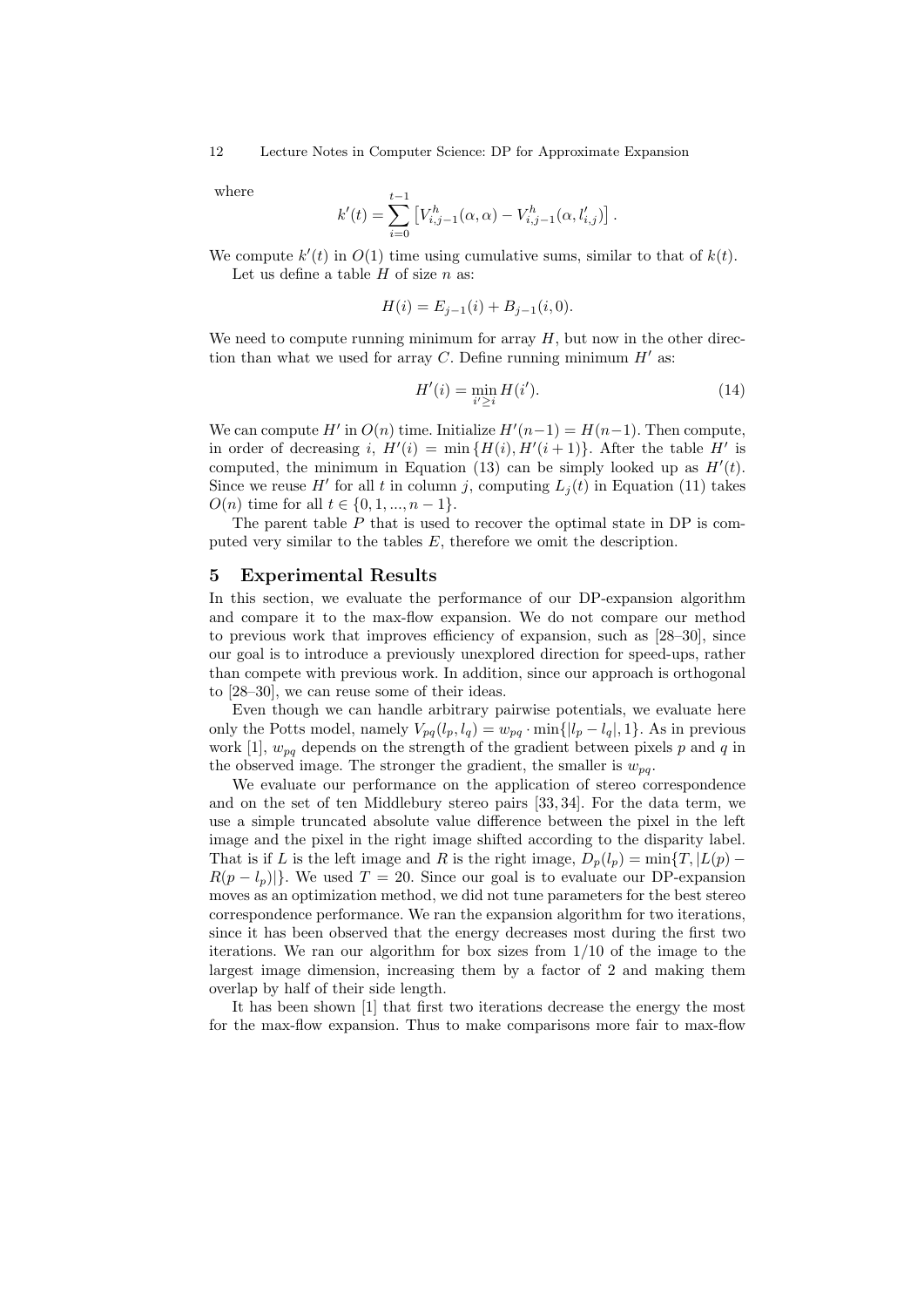expansion, we run it for two iterations. On average, max-flow expansion finds an energy 1.3% lower, where we measured energy difference between DP-expansion and max-flow expansion relative to the energy computed by max-flow expansion. The largest relative energy difference was 3%, and in some case DP-expansion returned a slightly lower energy. This is only because max-flow expansion was not run until convergence. The running time of our approach was, on average, 1.8 times faster. Fig. 6 illustrates some of the results.

## 6 Discussion

We have presented DP-expansion moves that work by finding a restricted structure subset of pixels to switch to  $\alpha$ . The restriction allows to implement them very efficiently, in linear time. There are many other aspects for future research. First, there are many variants of such moves to explore. For example, it is easy to extend our moves to the case when the "anchoring" happens not necessarily at the same row for each column. Right now, the anchoring is done in row 0 (or at the left, right, bottom of the picture). It is easy to see that as long as the one of the end points is fixed, not necessarily to the same value for each column, we can compute the move with with linear time efficiency. These moves can be used for taking a low-quality but cheap solution, exploring the connected sets of pixels assigned to the same label, and improving their boundaries one side at a time, leaving the other sides fixed. It is also easy to parallelize our algorithm, expanding on a non-overlapping set of boxes at the same time. Most of the boxes are small to medium in size and it is easy to come up with a non-overlapping subsets of them. Finally, just as there are several speed-ups to the basic max-flow expansion suggested in the literature [29, 30], based on clever heuristics, there are multiple speed-ups possible for our approach too.

## References

- 1. Boykov, Y., Veksler, O., Zabih, R.: Efficient approximate energy minimization via graph cuts. In: PAMI. Volume 26. (2001) 1222–1239
- 2. Wills, J., Agarwal, S., Belongie, S.: What went where. In: CVPR. (2003) I: 37–44
- 3. Agarwala, A., Dontcheva, M., Agrawala, M., Drucker, S., Colburn, A., Curless, B., Salesin, D., Cohen, M.: Interactive digital photomontage. In: ACM Transactions on Graphics. Volume 23. (2004) 294 – 302
- 4. Kwatra, V., Schdl, A., Essa, I., Turk, G., Bobick, A.: Graphcut textures: Image and video synthesis using graph cuts. SIGGRAPH 2003 22 (2003) 277–286
- 5. Hoiem, D., Rother, C., Winn, J.: 3d layout crf for multi-view object class recognition and segmentation. In: CVPR. (2007) 1–8
- 6. Delong, A., Osokin, A., Isack, H.N., Boykov, Y.: Fast approximate energy minimization with label costs. IJCV  $96$  (2012) 1–27
- 7. Boykov, Y., Veksler, O., Zabih, R.: Fast approximate energy minimization via graph cuts. PAMI 23 (2001) 1222–1239
- 8. Greig, D., Porteous, B., Seheult, A.: Exact maximum a posteriori estimation for binary images. Journal of the Royal Statistical Society, Series B 51 (1989) 271–279
- 9. Ishikawa, H.: Exact optimization for markov random fields with convex priors. PAMI 25 (2003) 1333–1336